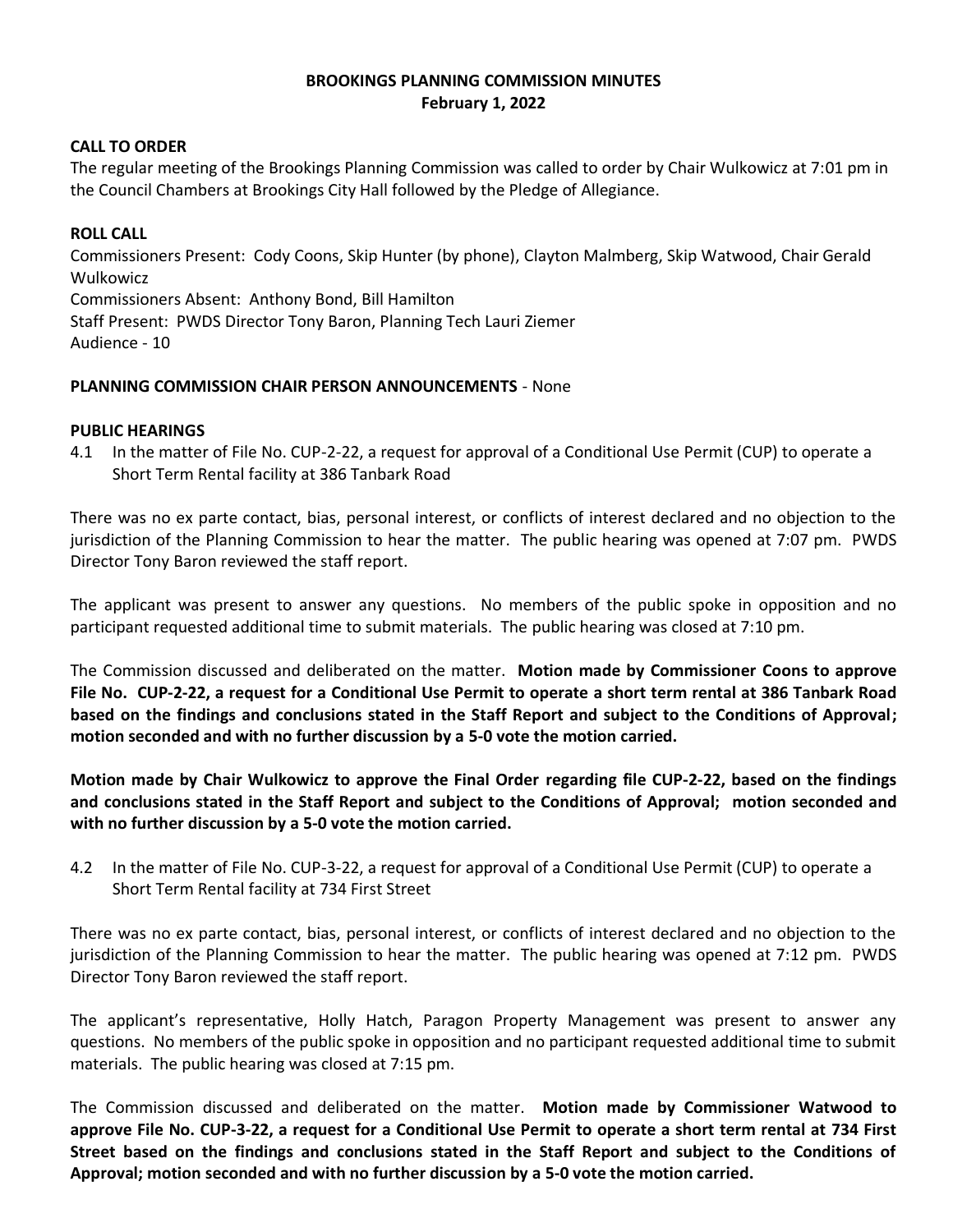**Motion made by Chair Wulkowicz to approve the Final Order regarding file CUP-3-22, based on the findings and conclusions stated in the Staff Report and subject to the Conditions of Approval; motion seconded and with no further discussion by a 5-0 vote the motion carried.**

4.3 In the matter of File No. CUP-4-22, a request for approval of a Conditional Use Permit (CUP) to operate a Short Term Rental facility at 1228 Hub Street

There was no ex parte contact, bias, personal interest, or conflicts of interest declared and no objection to the jurisdiction of the Planning Commission to hear the matter. The public hearing was opened at 7:18 pm. PWDS Director Tony Baron reviewed the staff report. Neighbors written concerns were entered into the public record.

The applicant, Daryn Farmer, was present to answer any questions. No members of the public spoke in opposition and no participant requested additional time to submit materials. The public hearing was closed at 7:22 pm.

The Commission discussed and deliberated on the matter. **Motion made by Commissioner Malmberg to approve File No. CUP-4-22, a request for a Conditional Use Permit to operate a short term rental at 1228 Hub Street based on the findings and conclusions stated in the Staff Report and subject to the Conditions of Approval; motion seconded and with no further discussion by a 5-0 vote the motion carried.**

**Motion made by Chair Wulkowicz to approve the Final Order regarding file CUP-4-22, based on the findings and conclusions stated in the Staff Report and subject to the Conditions of Approval; motion seconded and with no further discussion by a 5-0 vote the motion carried.**

4.4 In the matter of File No. CUP-5-22, a request for approval of a Conditional Use Permit (CUP) to operate a Short Term Rental facility at 309 Memory Lane

There was no ex parte contact, bias, personal interest, or conflicts of interest declared and no objection to the jurisdiction of the Planning Commission to hear the matter. The public hearing was opened at 7:26 pm. PWDS Director Tony Baron reviewed the staff report. Neighbors written concerns and applicants written response were entered into the public record.

The applicant, Ben Anderson, was present to answer any questions.

Dave Shough, 227 Memory Lane, Brookings spoke in regards to the letter submitted by neighbors requesting limited lighting and advised he thought the driveway did need lighting for safety.

No members of the public spoke in opposition and no participant requested additional time to submit materials. The public hearing was closed at 7:32 pm.

The Commission discussed and deliberated on the matter. Believe applicant addressed signage and lighting in his written response, no additional conditions of approval recommended. **Motion made by Commissioner Coons to approve File No. CUP-5-22, a request for a Conditional Use Permit to operate a short term rental at 309 Memory Lane based on the findings and conclusions stated in the Staff Report and subject to the Conditions of Approval; motion seconded and with no further discussion by a 5-0 vote the motion carried.**

**Motion made by Chair Wulkowicz to approve the Final Order regarding file CUP-5-22, based on the findings and conclusions stated in the Staff Report and subject to the Conditions of Approval; motion seconded and with no further discussion by a 5-0 vote the motion carried.**